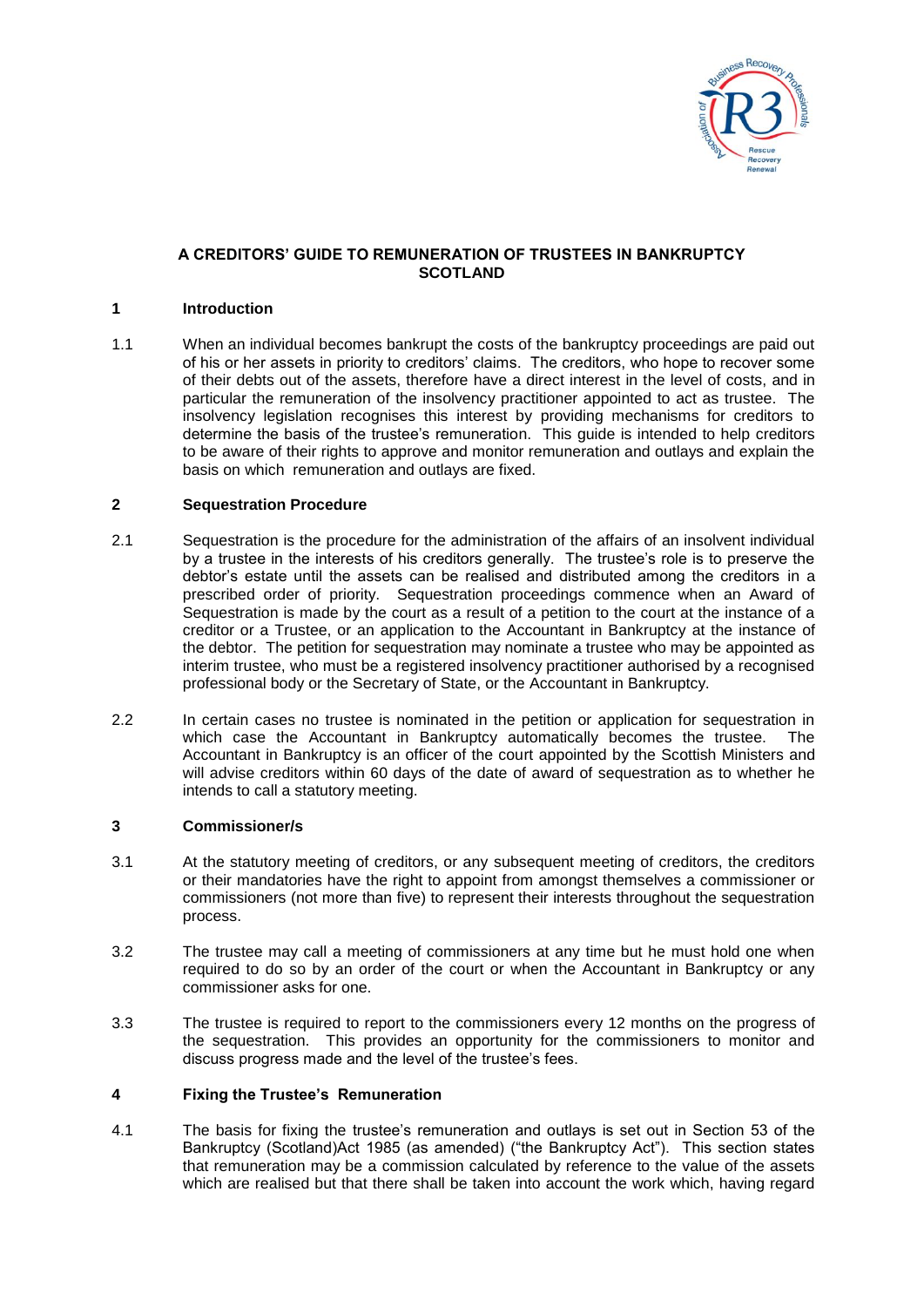to that value, was reasonably undertaken and the extent of the trustee's responsibilities in administering the estate.

- 4.2 If there are no commissioners, or the commissioners do not make the requisite determination, the level of the trustee's remuneration is determined by the Accountant in Bankruptcy.
- 4.3 In fixing the trustee's remuneration for the final period the commissioners will require to take into account the trustee's best estimate of work required to conclude the case. The commissioners may also take into account any adjustment necessary relative to remuneration fixed in respect of a prior period when fixing the remuneration for any period.
- 4.4 In cases where a replacement trustee is elected at the statutory meeting of creditors and subsequently that election is confirmed by the Sheriff, the remuneration and outlays of the original trustee are fixed by the Accountant in Bankruptcy in accordance with Sections 26 and 26A of the Bankruptcy Act.

#### **5 What Information should be Provided by the Trustee?**

- 5.1 When seeking agreement to his remuneration and outlays, the trustee should provide sufficient supporting information to enable the commissioners or the Accountant in Bankruptcy to form a judgement as to whether the proposed remuneration and outlays are reasonable, having regard to all the circumstances of the case. The trustee should always make available an up to date receipts and payments account. Where the remuneration is to be charged on a time basis the trustee should be prepared to disclose the amount of time spent on the case and the charge-out value of the time spent, together with such additional information as may reasonably be required having regard to the size and complexity of the case. Where the remuneration is charged on a percentage basis, the trustee should provide details of any work which has been or is intended to be contracted out which would normally be undertaken directly by a trustee or his staff.
- 5.2 Where a trustee makes, or proposes to make, a separate charge by way of outlays to recover the cost of facilities provided by his own firm, such as room hire, document storage or communication facilities (category 2 disbursements), he should disclose those charges to the commissioners or the Accountant in Bankruptcy when seeking approval of his remuneration, together with an explanation of how those charges are made up and the basis on which they are arrived at.

#### **6 What if a Creditor is Dissatisfied?**

- 6.1 If a creditor believes the trustee's remuneration is too high, he may appeal it. The statutory time limits for appealing against the determination are contained within Section 53 of the Bankruptcy Act although it is common practice to give fourteen days in which to appeal from the date of advising creditors of the determination of remuneration. If the determination is made by a commissioner he must do so to the Accountant in Bankruptcy, whilst if a determination is made by the Accountant in Bankruptcy he must do so to the Sheriff. In both instances a simultaneous notice of appeal must be sent to the trustee.
- 6.2 If a creditor believes that the original trustee's remuneration is too high, he may appeal it within 14 days of the issue of its determination. The appeal must be made to the sheriff and the detailed provisions are contained within Sections 26 and 26(A) of the Bankruptcy Act.

# **7 What if the Trustee is Dissatisfied?**

- 7.1 The appeal procedure for a trustee is identical to the procedure noted in paragraph 6.1 above in respect of creditor's appeals with the obvious exception regarding the simultaneous notice of appeal.
- 7.2 In cases where the original trustee does not himself become the trustee, both he and the trustee have a right of appeal on the same terms as creditors detailed in paragraph 6.2